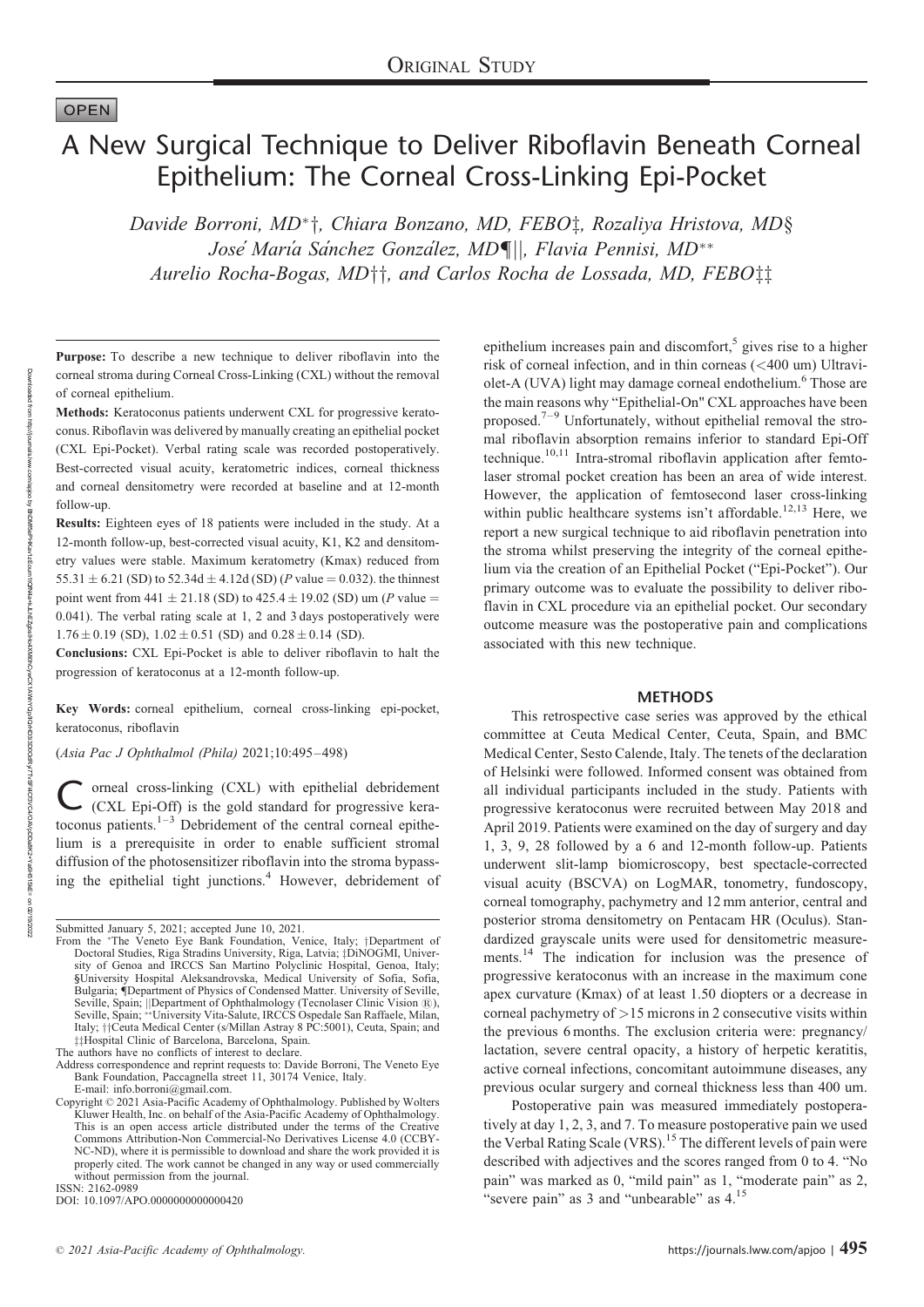

FIGURE 1. Step-by-step pocket photoshoot: (A) 1.5 mm linear epithelial opening (B) Insertion of riboflavin canula's tip under the epithelium. (C-E) Fine circumferential motions to create a 9 mm epithelial pocket.

# Surgical Technique

Alcohol solution 18% was instilled into a 9.0 mm LASEK Epithelial Trephine (MicroSurgical Technology, 8415 154th Ave NE Redmond, WA). After 30 seconds a cellulose sponge was used to remove the alcohol. A balanced salt solution was then copiously instilled to wash out the ocular surface. In the temporal side of the cornea a 1.5 mm linear epithelial opening was created with an Epithelium Hoe–Flat–Malosa Medical Spatula (Ashday Works Business Park, Elland Rd, Halifax, Elland) (Figs. 1A and Fig. 2). The tip of the riboflavin canula is then inserted into this opening (Fig. 1B) and moved in fine circumferential motions to detach the epithelium and create a 9 mm epithelial pocket (Fig. 1C–E). Riboflavin (Riboflavin 0.1% (VibeX Rapid<sup>TM</sup>, Avedro, Inc. Waltham, MA) solution was then injected directly into this pocket and topped up every 2 minutes for 15 minutes. To ascertain sufficient riboflavin fill within the pocket an intraoperative Optical Coherence Tomography (Casia-OCT) was performed (Fig. 3). Subsequently, the cornea was irradiated with an UVA 365 nm light for 15 minutes using the Avedro KXL system (Avedro, Inc. 30 North Avenue Burlington, MA) with an irradiance of  $6 \text{ mW/cm}^2$  delivering a total of  $5.4 \text{J/cm}^2$ . At the end of the surgery one stat dose of Chloramphenicol 1% ointment and one drop of cyclopentolate 1% were instilled in the treated eye which is then padded for 12 to 24 hours. The surgical technique needs a learning curve of 6 cases. In 3 cases (16.7%), the creation of the pocket failed due to peripheral ruptures of the corneal epithelium. The ruptures didn't influence the procedure and the corneal epithelium remained in place. The postoperative regime consisted of chloramphenicol 1% ointment hourly for 1 week. After 3 days in the absence of epithelial defects, dexamethasone sodium phosphate 0.1% eye drops are applied 4 times a day for a month, and tapered down in the following 2 months.

# Statistical Analyses

The collected data were analyzed using SPSS software (version 16, SPSS Inc., Chicago, US). Generalized linear model,



FIGURE 2. Tip of Epithelium Hoe–Flat–Malosa Medical.

generalized estimating equations, and repeated measures tests were used wherever appropriate.

# RESULTS

Eighteen eyes of 18 patients were included in the study. The mean age of the patient was  $23.5 \pm 1.98$  (SD) years. 12 were females and 4 males. Nine patients had a history of atopy. All 18 patients with progressive keratoconus did not have any intra or postoperative complications. BCVA, keratometric and densitometry values are shown in Table 1.

The VRS at 1, 2, and 3 days postoperatively were  $1.76 \pm 0.19$ (SD),  $1.02 \pm 0.51$  (SD), and  $0.28 \pm 0.14$  (SD).

#### **DISCUSSION**

In this present study, we showed the feasibility and efficacy of an alternative way to Epi-Off and Epi-On CXL to deliver riboflavin in CXL procedures. Our results show cessation of keratometric progression in a cohort of 18 eyes of 18 patients undergoing CXL with this novel technique with no adverse complications such as infectious keratitis or stromal haze over a 12-month follow-up. We supposed that the corneal epithelium provided a natural protection reducing the postoperative pain.

Several studies of Epi-On or Trans-Epithelial CXL have been published. However, evidence demonstrating efficacy long term to support this practice is still lacking or have not reported satisfactory results.<sup>16</sup> Compared to these techniques, Epi-Pocket CXL has the advantage to instill riboflavin directly onto the corneal stroma like in Epi-Off CXL. This may ease riboflavin penetration and avoids all disadvantages given by the barrier of the corneal epithelium. As a possible disadvantage, other than a steeper learning curve, the UV lights need to pass through the corneal epithelium during irradiation. Additionally, the pocket



FIGURE 3. OCT scan showing the epithelial pocket filled with riboflavin. OCT indicates optical coherence tomography.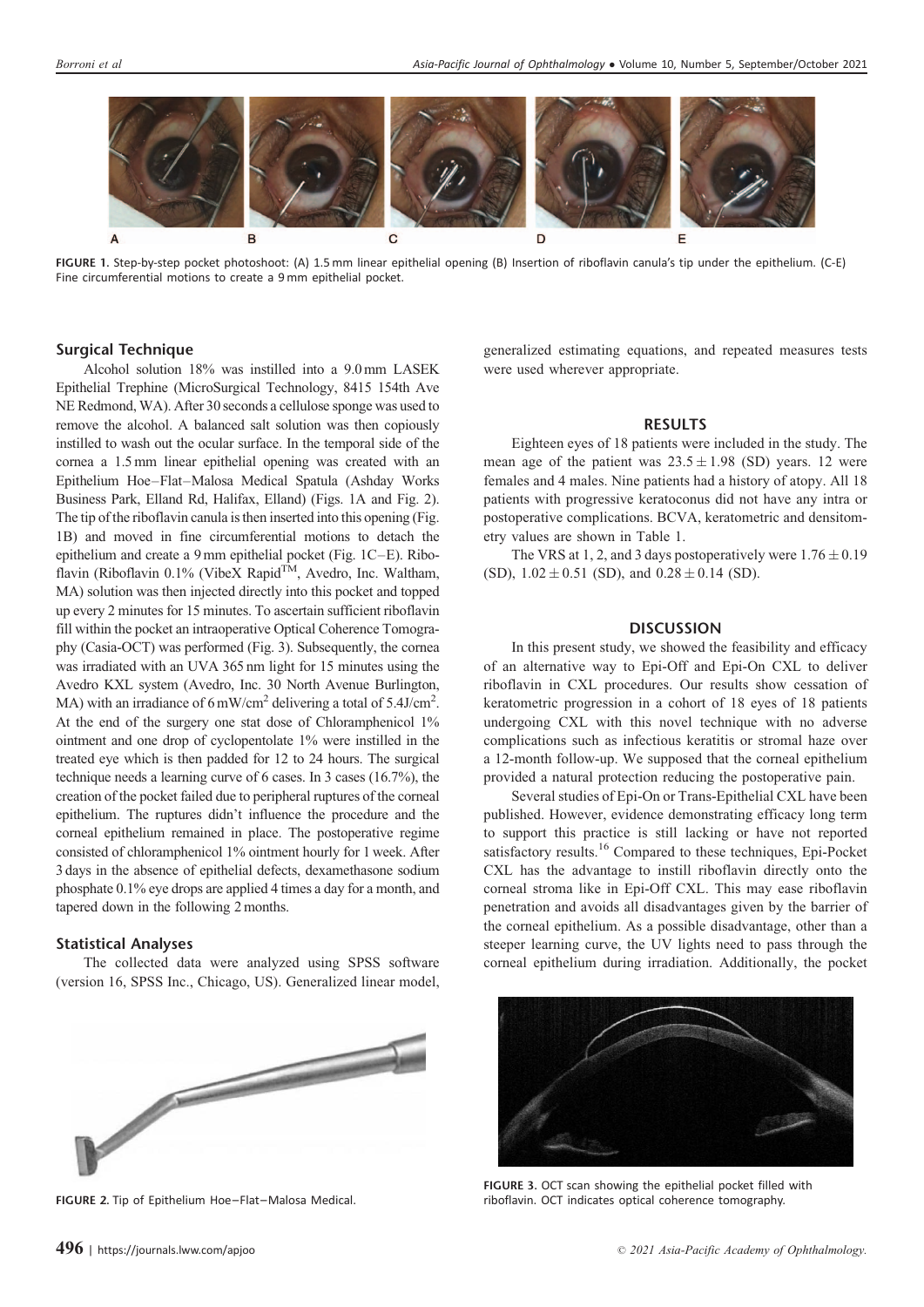| Table 1. Baseline and 12-month Follow-up Parameters After CXL Epi-Pocket |                  |                                           |           |
|--------------------------------------------------------------------------|------------------|-------------------------------------------|-----------|
|                                                                          | <b>Baseline</b>  | 12-month FU post<br><b>CXL Epi-Pocket</b> | P value   |
| BCVA (LogMAR)                                                            | $0.38 \pm 0.13$  | $0.28 \pm 0.36$                           | $= 0.74$  |
| Corneal thickness (um)                                                   | $441 \pm 21.18$  | $425.4 \pm 19.02$                         | $= 0.041$ |
| Kmax(D)                                                                  | $55.31 \pm 6.21$ | $52.34D \pm 4.12$                         | $= 0.032$ |
| $K1$ (D)                                                                 | $44.73 + 3.19$   | $43.21D + 3.22$                           | $= 0.61$  |
| K2(D)                                                                    | $47.22 + 4.21$   | $46.19D \pm 3.9$                          | $= 0.79$  |
| Mean densitometry (GSU)                                                  | $15.78 \pm 1.71$ | $15.84 \pm 1.81$                          | $= 0.82$  |
| Anterior densitometry (GSU)                                              | $21.38 \pm 2.79$ | $21.56 \pm 1.56$                          | $= 0.79$  |
| Centre densitometry (GSU)                                                | $13.58 \pm 1.77$ | $14.17 \pm 1.12$                          | $= 0.65$  |
| Posterior densitometry (GSU)                                             | $11.12 \pm 1.21$ | $11.41 \pm 1.11$                          | $= 0.88$  |

Data reported as mean  $\pm$  SD.

BCVA indicates best corrected visual acuity; CXL, corneal cross-linking; D, Diopter; K1, flat keratometry; K2, steep keratometry; Kmax, maximum keratometry; FU, Follow-up; GSU, Gray Scale Unit.

could hinder oxygen diffusion. Randomized clinical trials are required to confirm these findings in the future.

Derakhshan et  $al<sup>17</sup>$  demonstrated in a study of 22 patients with 3 to 6 month follow-up utilising Epi-on CXL with a 30-minute Riboflavin induced a 100% halt in progression and improvement in mean keratometry in 77% of patients. Filippello et al<sup>18</sup> demonstrated in a group of 20 patients with bilateral progressive keratoconus that Epi-on CXL using an enhanced Riboflavin was effective in halting progression of keratoconus in comparison to the untreated eye.

However, penetration of riboflavin into the corneal stroma is believed to be a critical step in  $CXL$ <sup>19</sup> The size of the riboflavin molecule plus the presence of epithelial tight junctions limits stromal penetration.<sup>4</sup> In vitro studies of corneal buttons excised during a penetrating keratoplasty in keratoconus eyes demonstrated a reduced stromal concentration of Riboflavin in eyes with corneal epithelium compared to those without epithelium.<sup>4</sup> This difference was affected by a longer exposure period to riboflavin.<sup>20</sup> Additionally, anterior segment imaging in patients undergoing CXL Epi-On versus Epi-Off demonstrate a deeper demarcation line in the latter, suggesting a deeper level of reaction within the cornea stroma CXL Epi-Off which may confer additional benefit. $21$ 

CXL Epi-Off procedures may carry a higher incidence postoperative pain due to exposure of the corneal nerves. To overcome this problem many advocate the use of a bandage contact lens after Epi-Off treatments but a study demonstrated a significant additional risk of infective keratitis with this practice.<sup>22</sup> We proposed the creation of an epithelial pocket (Fig. 3) that has the potential to reduce postoperative pain with no patients in our study reporting unbearable pain postoperatively.

One concern regarding CXL Epi-On is the UVA transmittance through epithelium. Some investigators suggested that the epithelium is not a barrier to UVA transmittance although others suggested a reduction of 20% in UV efficacy.<sup>4</sup> From our study, the presence of the epithelium didn't afflict the efficacy of the CXL procedure at stabilizing keratometry.

Densitometry level shows no statistically significant difference between baseline and after 12 months. Advantages of preserving the corneal epithelium during the CXL Epi-Pocket include less surgical trauma, reduced postoperative inflammation, less pain compared to CXL Epi-Off and reduced haze.<sup>23</sup>

Additionally, we didn't observe any epithelial sloughing, as it may happen in Epi-Lasik. Probably, the preservation of the Bowman membrane could play an active role.

The CXL Epi-Pocket technique may reduce postoperative pain and could be an alternative procedure to deliver riboflavin in the stroma to CXL Epi-Off. Considering the limitation in the low number of cases and the lack of a direct comparison with CXL-Off, further evaluation is needed. Epi-Pocket needs a learning curve steeper than previously described techniques, and we estimated it would take around 6 cases before acquiring proficiency.

In this study, we showed an alternative procedure to deliver riboflavin during CXL procedures. CXL Epi-Pocket is an effective intervention in halting progression of keratoconus at a 12 month follow-up with no adverse outcomes or complications reported in our small group of patients with progressive keratoconus. The intervention may be associated with reduced pain. Further long-term follow up involving studies in a larger cohort of patient with a control group is required to assess the long-term safety and efficacy of the CXL Epi-Pocket technique.

In this study, we showed an alternative procedure to deliver riboflavin during CXL procedures. CXL Epi-Pocket is an effective intervention in halting progression of keratoconus at a 12 month follow-up with no adverse outcomes or complications reported in our small group of patients with progressive keratoconus. The intervention may be associated with reduced pain. Further long-term follow up involving studies in a larger cohort of patient with a control group is required to assess the long-term safety and efficacy of the CXL Epi-Pocket technique.

#### **REFERENCES**

- 1. O'Brart DP, Chan E, Samaras K, et al. A randomised, prospective study to investigate the efficacy of riboflavin/ultraviolet A (370 nm) corneal collagen cross-linkage to halt the progression of keratoconus. Br J Ophthalmol. 2011;95:1519–1524.
- 2. Wittig-Silva C, Whiting M, Lamoureux E, et al. A randomized controlled trial of corneal collagen cross-linking in progressive keratoconus: preliminary results. J Refract Surg. 2008;24:S720–S725.
- 3. Hersh PS, Greenstein SA, Fry KL. Corneal collagen crosslinking for keratoconus and corneal ectasia: One-year results. J Cataract Refract Surg. 2011;37:149–160.